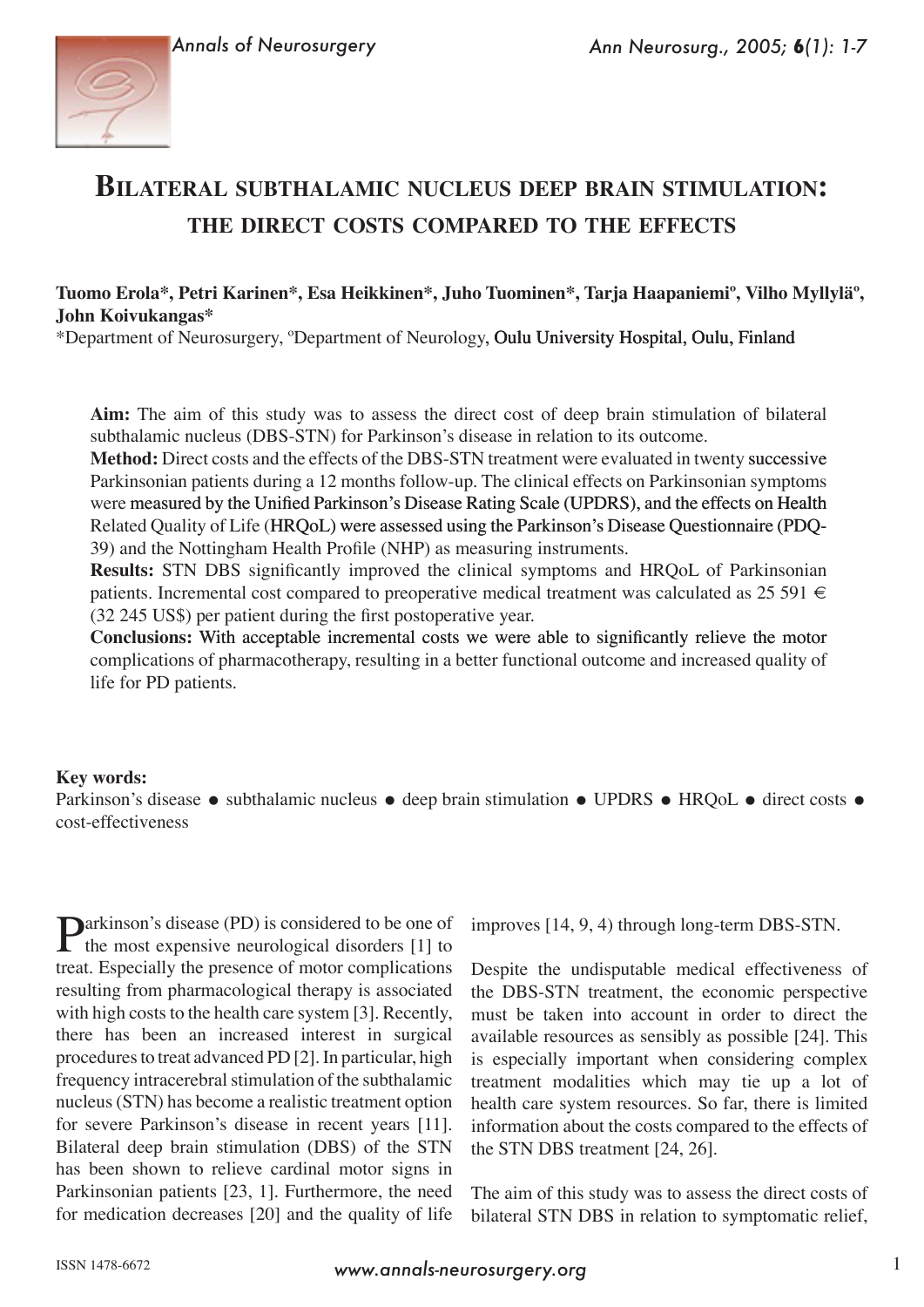measured by the Unified Parkinson's Disease Rating Scale (UPDRS) [[5\]](#page-5-7), and health related quality of life  $(HRQoL)$ , measured by the Nottingham Health Profile  $(NHP)$  [[7](#page-5-8)] and the Parkinson's Disease Questionnaire  $(PDQ-39)$   $[22]$  $[22]$  instruments.

## **Method**

Twenty successive patients fulfilling the Parkinson's Disease Society Brain Bank clinical criteria, [\[6](#page-5-10)] and treated with bilateral STN stimulation, were evaluated preoperatively and during a 12 month follow-up using the UPDRS assessment as well as PDQ-39 and NHP instruments. The study was prospective, and patients were operated on between the years 2001 - 2003. The PD medication was stable for 3 months prior to the operation. Despite an optimal medication regime assessed and recommended by the treating neurologist, motor fluctuations, especially dyskinesias, were severe. The patients responded favourably to levodopa. The structure of the brain, visualised by MRI, was normal and every patient was evaluated by a neuropsychologist to exclude dementia and psychiatric disorders. The median preoperative Hoehn and Yahr staging was 3.

The patients (4 women and 16 men) with a mean age of ( $\pm$ S.D.) 59  $\pm$  8 years had suffered from Parkinson's disease for a mean of  $(\pm S.D.)$  13  $\pm$  7 years.

Our surgical practice was comprised of a standard intraoperative ventriculography, serving as an anatomical basis for all stereotactic measurements. Intraoperative stereotactic X-ray control was routinely utilized for verifying the position of the implanted DBS-electrodes. Macrostimulation (Radionics RFG 5S stimulator, Radionics, Burlington, Mass.) combined with temporary test stimulation (Mattrix, Medtronic, Minneapolis) through permanent DBS electrodes (model 3387, Medtronic, Minneapolis) was also used. The STN was interpreted to be located 3 mm posterior to the midcommissural point, 5 mm below it and 12 mm lateral from the midline. The electrodes were implanted simultaneously. Beneficial effects, as well as indirect effects, were assessed during the test stimulation period. Thereafter, the following day, a permanent pulse generator (Kinetra, Medtronic, Minneapolis) was implanted under general anesthesia. Meticulous adjustments of the stimulation site and stimulation parameters were undertaken whenever needed during the follow-up. This was done in order to optimize DBS by striving to achieve maximum therapeutic potential with the least amount of possible side effects. The patient's medication was also carefully adjusted.

The effects of the DBS-STN on motor symptoms and the activities of daily life (ADL) were evaluated by our neurologist (TH) blinded to the stimulation status. The stimulator was randomized to be ON or OFF one hour before evaluation, which was performed twice. The patients were evaluated using the UPDRS part I (mentation, behavior and mood), part II (ADL), part III (motor subscale) and part IV (complications of therapy). The tests were performed preoperatively and then postoperatively at one and 12 months after the operation during the best medication-on phase. If necessary, the patients were invited to the hospital for additional visits for adjusting stimulation parameters.

We used two instruments, the PDQ-39 and NHP to measure health related quality of life (HRQoL). The PDQ-39 has a well established construct validity and a moderate content validity [[8,](#page-5-11) [17\]](#page-5-12). The NHP is a generic instrument originally developed and tested for its validity and reliability in the UK [[7,](#page-5-8) [18\]](#page-5-13). �e used the first section of the authorized Finnish version of the NHP [\[10](#page-5-14)]. This ensures that the results are comparable with countries where the NHP has been validated.

This study assessed the direct costs, i.e. the costs of performing the operation and necessary postoperative care and follow-up visits, from the perspective of the health care provider. The costs were determined as the charges for drug treatment and the in-patient hospital care. The drug prices were attained from the official Finnish price list (Pharmaca Fennica, 2005) using the largest available package size. The costs of the surgery included the preoperative evaluations, operation theatre costs, salaries, anesthesia and the recovery room costs. The expenditure for a hospital day included all patient related costs such as treatment, examinations, drugs, food and physiotherapy. The prices were derived from the hospital register. The total cost for the hospital stay was calculated by multiplying the total number of days of hospital stay by the mean costs of one day. For implementing the DBS treatment, no new facilities had to be built in our hospital, as we could redirect the existing resources to this novel mode of therapy instead of traditional lesional stereotactic surgery.

All currency was converted according to the exchange rates of May 2005: € 1 = US\$ 1.26.

All patients participated in the study voluntarily after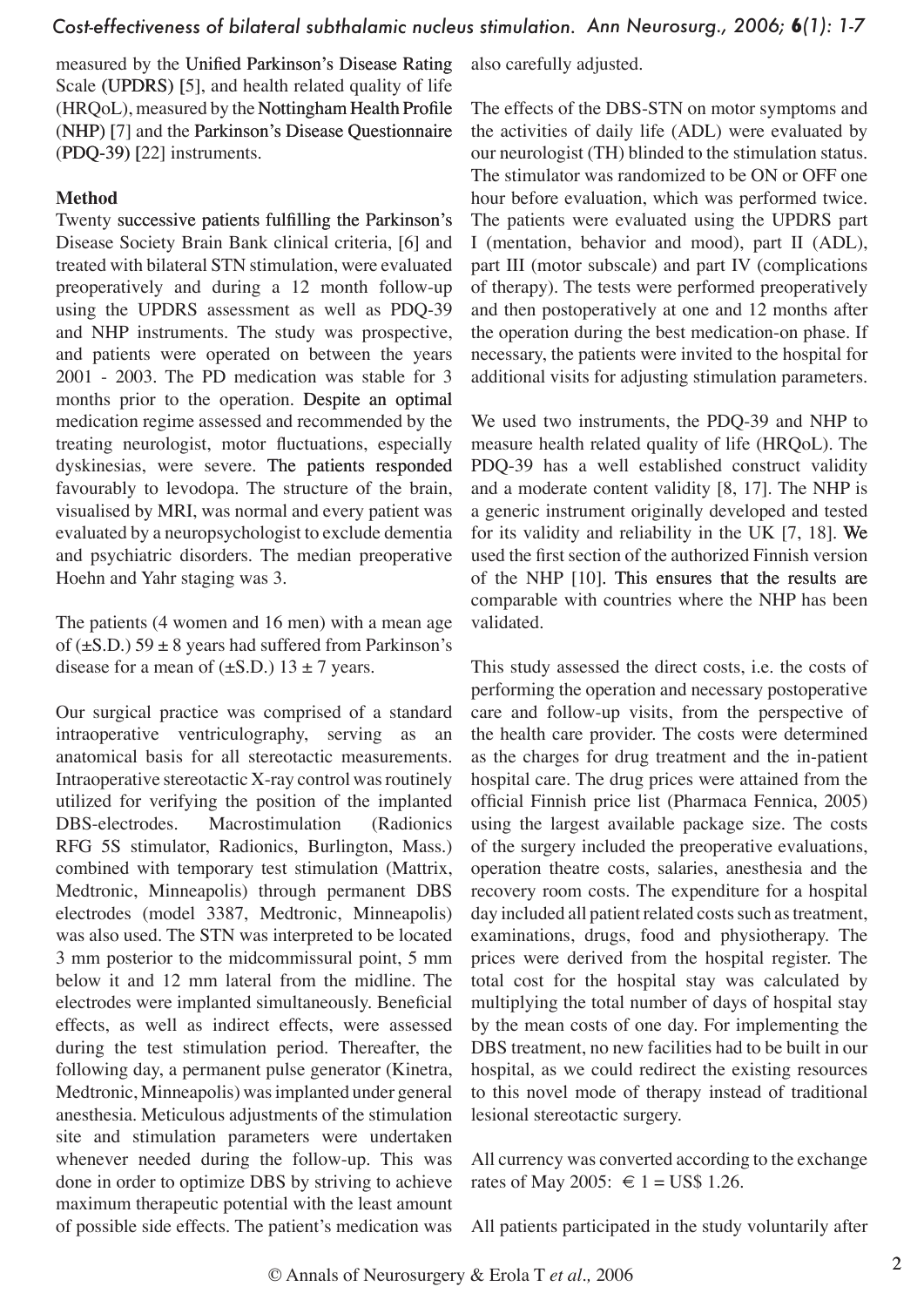informed consent. The investigation received the approval of the local ethics committee.

For statistical treatment of the results, the SPSSspreadsheet 12.0 was utilized. For statistical analysis of the results, Friedman's test and paired sample t-test were used. The level of significance was set at 0.05.

### **Results**

The costs associated with DBS were divided into two categories: surgery and follow-up visits. The surgery costs included the stimulator, leads and electrodes (Kinetra, Medtronic,  $\in$  14 346, US\$ 18 076); salaries of the employees and use of the operation theatre plus the recovery room ( $\in$  2 615, US\$ 3 295); anesthesia  $(\epsilon$  1 380, US\$ 1 739) and inpatient daily costs (€ 234, US\$ 295/ day). The average length of stay for an operation was 7.9 days per patient, resulting in inpatient daily costs of  $\in$  1 849 (US\$ 2 330). The surgery costs came to  $\in$  20 142 (US\$ 25 379) per patient. On average there were three follow-up visits per patient during the first year after the treatment. The total length of the stay in hospital was, on average, 7.1 days per patient. Follow-up visits added a cost of  $\epsilon$ 1 661 (US\$ 2 093) per patient. Thus, the total direct costs for the operative treatment per patient was  $\in$ 25 869 (US\$ 32 595) in the first year.

The patient's need for medication reduced significantly during the follow-up period; a mean daily dose of levodopa ( $\pm$  S.D) 450  $\pm$  310 mg diminished to a mean dose of  $(\pm S.D)$  320  $\pm$  224 mg one year postoperatively  $(p = 0.031)$ . Also, levodopa equivalent daily doses (LEDD) [27, 16, 12] reduced from  $921 \pm 459$  mg to  $779 \pm 488$  mg (p = 0.007). Our research also showed a significant decrease in mean drug costs during the follow-up ([Table 3\)](#page-3-0). The most important factor decreasing costs was the reduction of levodopa doses. The cost for drugs during the one-year period after the treatment was  $\in$  4 066 (US\$ 5 123). Mean drug savings as a result of the operation totalled  $\in$  278 (US\$ 350) in follow-up period costs per patient.

The clinical improvement of the patients is presented in [Table 1](#page-3-1). The most significant change was obtained in the UPDRS IV subscale values reflecting improvement of motor complications. At the end of follow-up period, the UPDRS subscale III (motor) score was (mean $\pm$ S.D.) 25.1  $\pm$  15.9 with stimulation on and  $38.2 \pm 18.2$  with stimulation off (p < 0.001).

The effect of STN DBS on the HRQoL is presented in [Table 2](#page-3-2). Improvements in the PDQ-39 subscales for activities of daily life (ADL), emotional well-being, stigma, bodily discomfort and summary index were statistically significant. Only the PDQ-39 subscale communication values deteriorated significantly during the follow-up. In the NHP dimensions, there was a statistically significant improvement in sleep, emotional reactions and social isolation.

The total incremental cost, meaning the difference between the total direct costs of the operative treatment and the savings in medical costs during the same time, was calculated to be  $\epsilon \leq 25591$  (US\$) 32 245) per patient. Based on the UPDRS total score, the incremental cost per one unit improvement was  $\in$ 1 815 (US\$ 2 287). Incremental cost, using the PDQ-39 summary index as an outcome measurement, was  $\epsilon$  3 083 (US\$ 3 885) per one unit improvement.

## **Discussion**

This study showed that STN DBS significantly relieves clinical symptoms and improves the HRQoL of Parkinsonian patients. The costs of bilateral STN DBS amounted to as much as  $\in$  25 869 (US\$ 32 595) per patient during the one year follow-up period. The total incremental cost, meaning the difference between the total direct costs of the operative treatment and the savings in medical costs during the same time, was calculated to be  $\in$  25 591 (US\$ 32 245) per patient. The first year of STN DBS therapy is expensive due to the high cost of the stimulator device. The following years are less expensive, because the stimulator only needs to be replaced after  $3 - 5$  years [[11](#page-5-2), [19](#page-5-15)].

The complications of medical therapy (UPDRS IV) diminished significantly resulting in a better functional outcome for the patients. This is also supported by a significant improvement in the ADL subscale (UPDRS II) values. Improvement in the HRQoL values using both the PDQ-39 and NHP instruments was obvious. The outcome of STN DBS, assessed with the UPDRS subscales with medication and stimulation on, was in the same range as that of other studies, which had an experimental design similar to ours [[24,](#page-6-1) [21](#page-5-16), [25](#page-6-3)]. The PDQ-39 measurements in our patient group showed a significant improvement in the subscales of ADL, emotional well-being, stigma and bodily discomfort.

In many previous STN DBS studies the effect of surgery is evaluated separately from that of medical treatment. Our decision to evaluate our patients with medication-on makes the comparison with many other studies difficult, but it realistically reflects the clinical outcome of the surgery. After all, the combined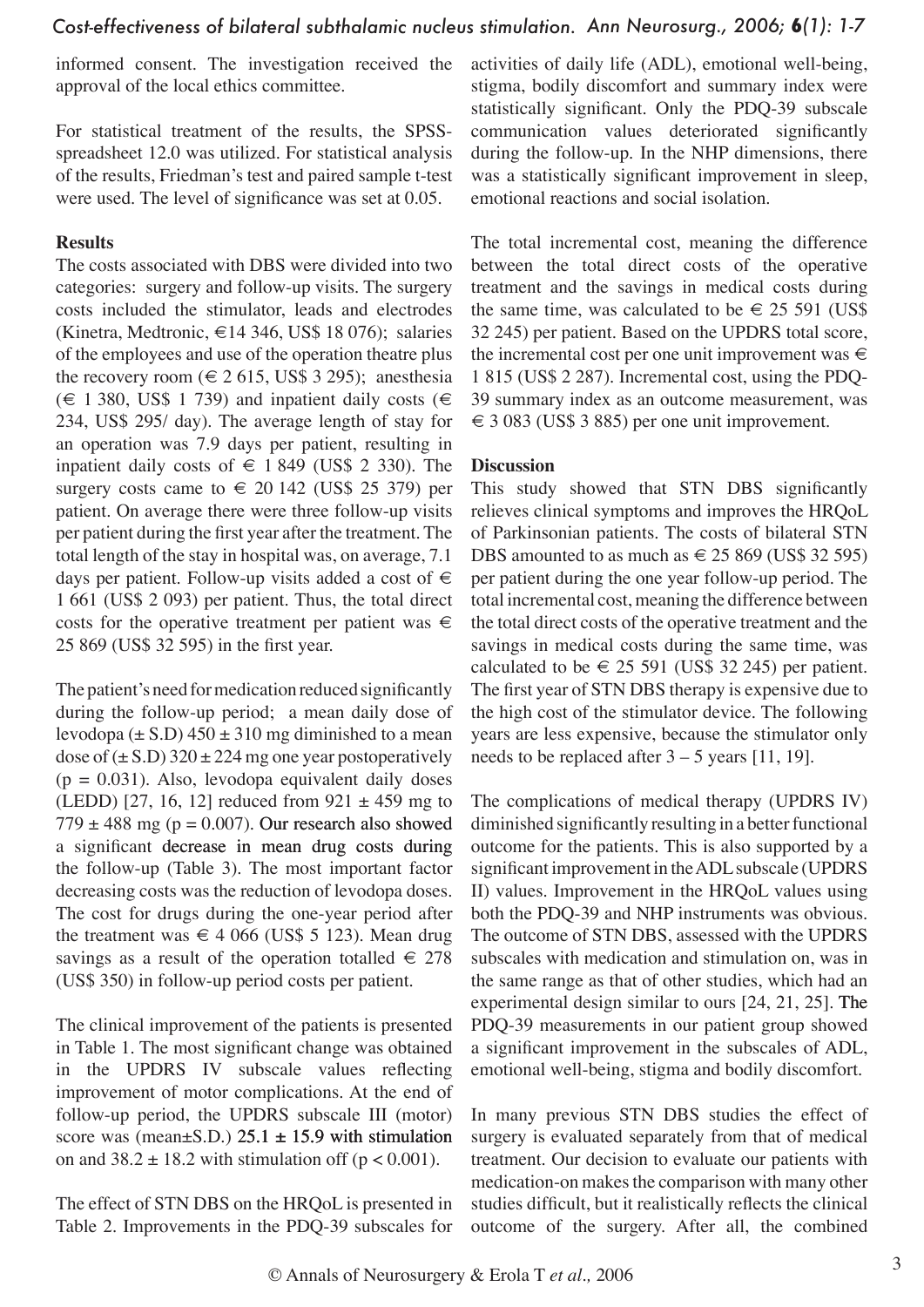<span id="page-3-1"></span>**Table 1.** STN DBS effect on UPDRS (mean  $\pm$  S.D., n=20). The patients were evaluated during the medication on phase.

| <b>UPDRS</b> subscale         | <b>Baseline</b> | 1 Month         | 12 Months       |       |
|-------------------------------|-----------------|-----------------|-----------------|-------|
| UPDRS I (max. $16$ )          | $3.3 \pm 2.2$   | $3.2 \pm 2.6$   | $3.2 \pm 2.7$   | 0.948 |
| UPDRS II $(max. 52)$          | $19.4 \pm 5.8$  | $14.8 \pm 5.9$  | $17.1 \pm 8.4$  | 0.005 |
| <b>UPDRS III</b> (max. 108)   | $32.2 \pm 14.7$ | $27.2 \pm 15.1$ | $25.1 \pm 15.9$ | 0.130 |
| UPDRS IV $(max. 23)$          | $9.9 \pm 3.2$   | $4.9 \pm 3.1$   | $5.4 + 4.1$     | 0.001 |
| <b>UPDRS</b> total (max. 199) | $64.9 \pm 18.8$ | $50.2 \pm 22.7$ | $50.8 \pm 26.8$ | 0.004 |

Friedman's test was used as a tool for statistical analysis.

<span id="page-3-2"></span>

| <b>Table 2.</b> STN DBS effect on PDQ-39 and NHP (mean $\pm$ S.D., n=20) |  |
|--------------------------------------------------------------------------|--|
|--------------------------------------------------------------------------|--|

|                                | <b>Baseline</b> | 1 Month         | 12 Months       | $\boldsymbol{p}$ |  |
|--------------------------------|-----------------|-----------------|-----------------|------------------|--|
| PDQ-39 subscale (max. 100)     |                 |                 |                 |                  |  |
| Mobility                       | $60.2 \pm 16.7$ | $50.2 \pm 22.0$ | $57.3 \pm 20.4$ | 0.402            |  |
| <b>ADL</b>                     | $64.0 \pm 17.5$ | $49.4 \pm 22.3$ | $49.4 \pm 28.5$ | 0.007            |  |
| Emotional well-being           | $46.1 \pm 16.4$ | $33.9 \pm 16.5$ | $38.4 \pm 19.1$ | 0.034            |  |
| Stigma                         | $47.8 \pm 25.2$ | $32.6 \pm 21.3$ | $25.0 \pm 21.1$ | 0.003            |  |
| Social support                 | $33.0 \pm 21.0$ | $30.7 \pm 20.7$ | $34.5 \pm 21.7$ | 0.540            |  |
| Cognition                      | $33.9 \pm 17.5$ | $36.3 \pm 22.9$ | $31.7 \pm 19.8$ | 0.983            |  |
| Communication                  | $48.8 \pm 22.6$ | $42.3 \pm 23.7$ | $49.4 \pm 31.8$ | 0.010            |  |
| Bodily discomfort              | $51.2 \pm 21.4$ | $34.5 \pm 17.9$ | $32.1 \pm 24.4$ | 0.011            |  |
| PDQ-39 SI                      | $51.3 \pm 10.2$ | $41.1 \pm 16.0$ | $43.0 \pm 16.2$ | 0.017            |  |
| <b>NHP</b> subscale (max. 100) |                 |                 |                 |                  |  |
| Energy                         | $64.3 \pm 34.9$ | $64.1 \pm 33.8$ | $62.1 \pm 33.5$ | 0.937            |  |
| Sleep                          | $35.8 \pm 26.5$ | $20.7 \pm 27.2$ | $23.6 \pm 30.4$ | 0.025            |  |
| Pain                           | $69.4 \pm 34.4$ | $72.8 \pm 34.8$ | $78.5 \pm 29.3$ | 0.545            |  |
| <b>Emotional reactions</b>     | $32.2 \pm 29.1$ | $19.1 \pm 24.7$ | $20.2 \pm 22.8$ | 0.027            |  |
| Social isolation               | $30.7 \pm 30.3$ | $12.9 \pm 19.6$ | $22.1 \pm 24.9$ | 0.012            |  |
| Physical mobility              | $64.8 \pm 20.3$ | $70.2 \pm 27.8$ | $63.8 \pm 26.8$ | 0.483            |  |

Friedman's test was used as a tool for statistical analysis.

<span id="page-3-0"></span>**[Table 3](#page-4-0)**. Mean drug costs before and 12 months after STN DBS, €

| Drug                  | <b>Baseline</b>            | 12 Months                   |  |
|-----------------------|----------------------------|-----------------------------|--|
| Levodopa              | $1.6 \pm 1.4$ (n=20)       | $1.0\pm0.7$ (n=18)          |  |
| Levodopa CR           | $1.1 \pm 1.4$ (n=11)       | $1.1 \pm 1.3$ (n=11)        |  |
| Dopamine agonist      | $3.7\pm3.9$ (n=14)         | $3.3\pm3.7$ (n=14)          |  |
| Selegiline            | $0.4\pm0.9$ (n=7)          | $0.4\pm0.9$ (n=7)           |  |
| <b>COMT-inhibitor</b> | $5.2\pm3.6$ (n=15)         | $4.8 \pm 3.5$ (n=14)        |  |
| Amantadine            | $0.01 \pm 0.06$ (n=1)      | $0.01 \pm 0.06$ (n=1)       |  |
| Total per day         | $11.9\pm 6.1$ (n=20)       | $10.4\pm 6.0$ (n=20)a       |  |
| Total per year        | $4343.6 \pm 2244.4$ (n=20) | $3787.7 \pm 2195.5$ (n=20)a |  |

\*p<0.001 compared to baseline. A paired sample t-test was used for statistical analysis.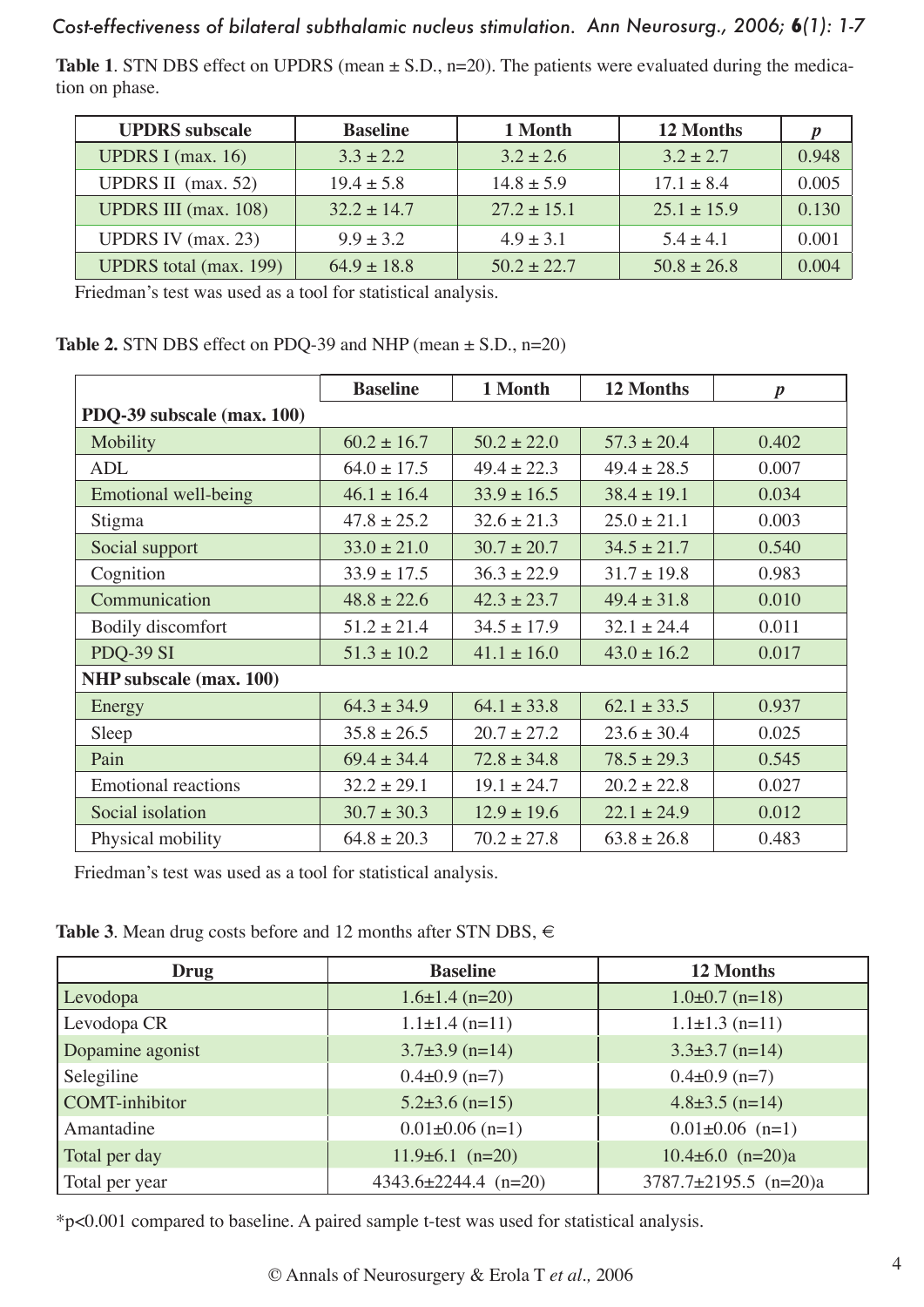use of medication and stimulation is the ordinary postoperative state, and changes in that situation are meaningful to the patient. Also, the effect of surgery was demonstrated with the double blinded UPDRS motor score evaluation in both stimulation on and stimulation off conditions.

The direct costs of STN DBS ( $\in$  25 869, US\$ 32 595) were somewhat higher than in earlier studies [24, 19]:  $\in$  21 082 (US\$ 26 563) and  $\in$  20 410 (US\$ 25 712) for Spottke et al. and Meissner et al. respectively. The decrease in medical costs in our study was significant, even though the preoperative levodopa equivalent dose was already lower in our patients than in many other published series [[24,](#page-6-1) [19,](#page-5-15) [25](#page-6-3), [15](#page-5-17)]. Because the patients functioned as their own controls, we assumed that the medical costs of the patients would have been the same for a year without the operation.

One potential source of error of the calculations of the costs in this series is the omission of complications.

Due to the relatively high costs of the stimulator material and treatment of the eloquent brain areas, the complications might be very resource consuming, even if not common. Our group has performed altogether 86 DBS operation with 146 lead implantations during the years 1997-2004, and we have encountered only two major complications leading to mortality or morbidity. The eldest patient in our practice, a 74-year-old lady, died from a pulmonary embolism during the mobilization phase after otherwise uneventful DBS-STN surgery. Another patient with rapidly progressive and severe PD contracted a late postoperative intracerebral haemorrhage. This led to a permanent deterioration of her neurological status to the bedridden stage. This patient died 9 months postoperatively.

We stress, that this study applies to Finland, and may be extrapolated to countries of similar economic development. However, it is recommended that in every country the costs and the effects of STN DBS surgery should be studied and analyzed separately. Also, assessing the cost-effectiveness for the first year might give a false impression of the costeffectiveness of DBS-STN when observed over many years. However, according to recent publications, the positive effect of STN DBS remains almost unchanged over years, but the costs are concentrated on the first year after the operation ([11](#page-5-2)).

course not adequate to analyze direct costs alone. Indirect costs such as the burden to health care and home care services should also be considered. Also, estimated life expectancies and the need to replace stimulators over time should be analyzed.

The decision model for life time cost-effectiveness of DBS surgery by Tomaszewski and Holloway [\[26](#page-6-2)] suggested that DBS surgery is clearly cost-effective if quality of life improves 18 % or more compared to those receiving best medical management. In the present series the direct costs of DBS surgery were somewhat lower than those in the model of Tomaszewski and Holloway [[26\]](#page-6-2). Also, our clinical experiences indicate that the indirect costs estimated by Tomaszewski and Holloway are valid for our study as well. This allows us to compare changes in quality of life.

The subscale of the PDQ-39 instrument that is most responsive to DBS seems to be stigma (48 % improvement). Also, subscales of ADL (23  $\%$  improvement) and bodily discomfort (37  $\%$ ) improvement) clearly exceeded the threshold considered to be cost-effective. Even if the communication subscale worsened, the PDQ-39 summary index improvement was within the range of what is considered to be cost-effective in Tomaszewski's study. As for the NHP instrument, the dimension emotional reactions subscale was most sensitive (37 % improvement). Also sleep (34 % improvement) and social isolation (28 % improvement) subscales are clearly above the threshold considered to be cost-effective.

To conclude, with acceptable incremental costs we were able to significantly relieve the motor complications of pharmacotherapy resulting in a better functional outcome and an increased quality of life. However, when providing services by public insurance, the decision about relative cost-effectiveness remains as a subjective judgement, which has to be made within society.

### **Acknowledgements**

This study was supported by a grant from the Finnish Parkinson Foundation and the Oulu Medical Research Foundation.

#### <span id="page-4-0"></span>**References**

When formally estimating cost-effectiveness it is of 1. Ahlskog JE: Parkinson's disease: update on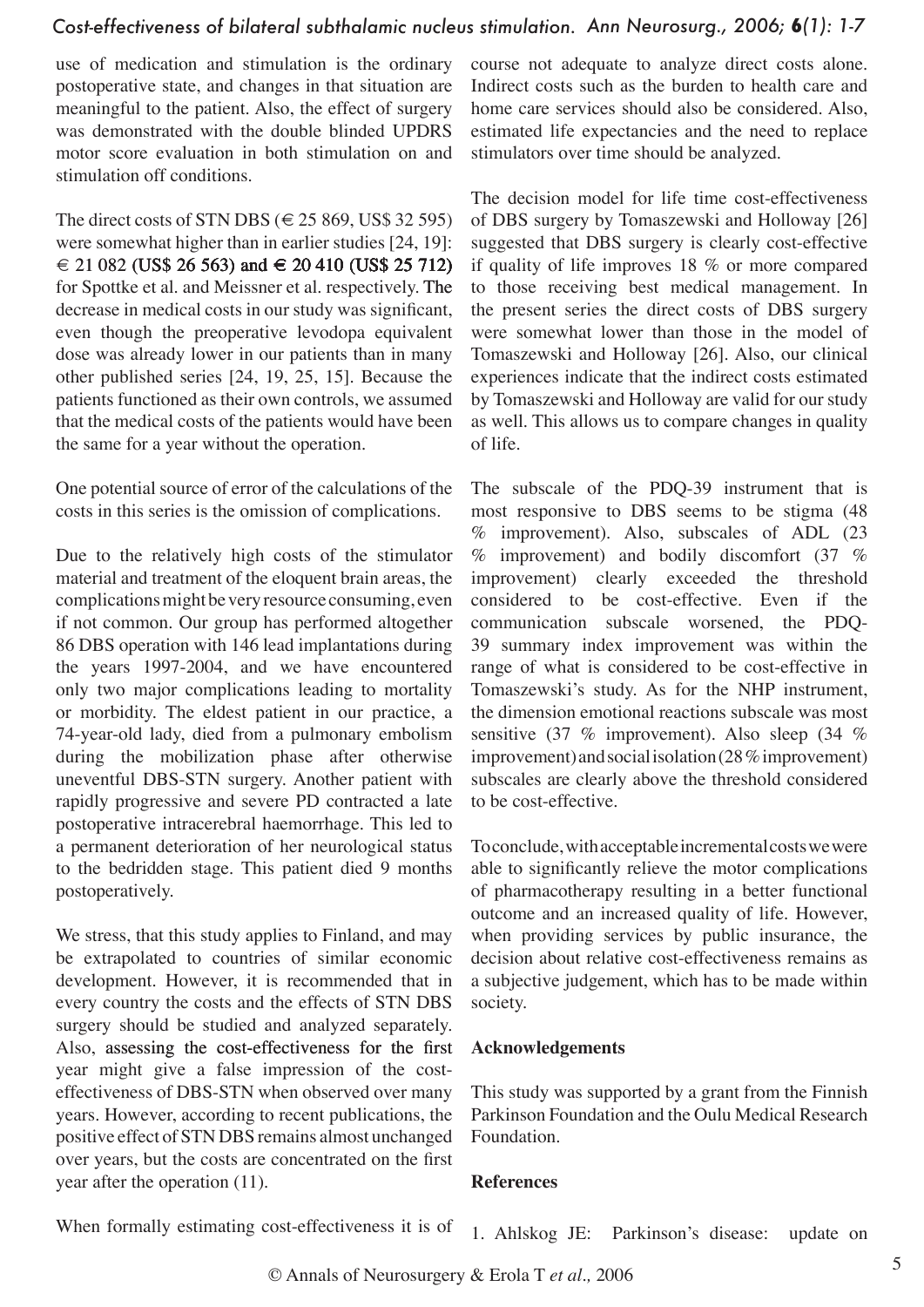pharmacologic options to slow progression and treat symptoms. **Hosp Formul** 27: 146-163, 1992.

<span id="page-5-1"></span>2. Arle JE, Alterman RL: Surgical options in Parkinson's disease. **Med Clin North Am** 83: 483- 498, 1999. [[PubMed\]](http://www.ncbi.nlm.nih.gov/entrez/query.fcgi?cmd=Retrieve&db=pubmed&dopt=Abstract&list_uids=10093589&query_hl=1&itool=pubmed_docsum)

<span id="page-5-0"></span>3. Dodel RC, Singer M, Köhne-Volland R, Szucs T, Rathay B,Scholz E,OertelWH: The Economic Impact of Parkinson's Disease: An Estimation Based on a 3- Month Prospective Analysis. **Pharmacoeconomics**  14: 299-312, 1998. [\[PubMed\]](http://www.ncbi.nlm.nih.gov/entrez/query.fcgi?cmd=Retrieve&db=pubmed&dopt=Abstract&list_uids=10186468&query_hl=3&itool=pubmed_docsum)

<span id="page-5-6"></span>4. Erola T, Karinen P, Heikkinen E, Tuominen J, Haapaniemi T, Koivukangas J, Myllylä V: Bilateral subthalamic nucleus stimulation improves healthrelated quality of life in Parkinsonian patients. **Parkinsonism & Relat Disord** 11: 89-94, 2005. [[PubMed\]](http://www.ncbi.nlm.nih.gov/entrez/query.fcgi?cmd=Retrieve&db=pubmed&dopt=Abstract&list_uids=15734666&query_hl=5&itool=pubmed_docsum)

<span id="page-5-7"></span>5. Fahn S, Elton RL, Members of the UPDRS Development Committee: Unified Parkinson's Disease Rating Scale, in Fahn S, Marsden CD, Calne DB, Lieberman A (eds): *Recent developments in Parkinson's disease*. Florham Park, NJ, Macmillan Health Care Information, 1987, pp 153–163.

<span id="page-5-10"></span>6. Gibb [WR, Lees A](http://www.ncbi.nlm.nih.gov/entrez/query.fcgi?cmd=Retrieve&db=pubmed&dopt=Abstract&list_uids=2841426&query_hl=7&itool=pubmed_docsum)J: The relevance of the Lewy body to the pathogenesis of idiopathic Parkinson's disease. **J Neurol Neurosurg Psychiatry** 51: 745- 752, 1988. [[PubMed\]](http://www.ncbi.nlm.nih.gov/entrez/query.fcgi?cmd=Retrieve&db=pubmed&dopt=Abstract&list_uids=2841426&query_hl=7&itool=pubmed_docsum)

<span id="page-5-8"></span>7. Hunt SM, McKenna SP, McEwen J, Backett EM, Williams J, Papp E: A Quantitative approach to Perceived Health Status: a Validation study. **J Epidemiol Commununity Health** 334: 281-286, 1980. [[PubMed\]](http://www.ncbi.nlm.nih.gov/entrez/query.fcgi?cmd=Retrieve&db=pubmed&dopt=Abstract&list_uids=7241028&query_hl=11&itool=pubmed_docsum)

<span id="page-5-11"></span>8. Jenkinson C, Peto V, Fitzpatrick R, Greenhall R, Hyman N: Self-reported functioning and well-being in patients with Parkinson's disease: comparison of the short-form health survey (SF-36) and the Parkinson's Disease Questionnaire (PDQ-39). **Age Ageing** 24: 505-509, 1995. [\[PubMed\]](http://www.ncbi.nlm.nih.gov/entrez/query.fcgi?cmd=Retrieve&db=pubmed&dopt=Abstract&list_uids=8588541&query_hl=15&itool=pubmed_docsum)

<span id="page-5-5"></span>9. Just H, Østergaard K: Health-Related Quality of Life in Patients with Advanced Parkinson's Disease Treated with Deep Brain Stimulation of the Subthalamic Nuclei. **Mov Disord** 17: 539-545, 2002. [[PubMed\]](http://www.ncbi.nlm.nih.gov/entrez/query.fcgi?cmd=Retrieve&db=pubmed&dopt=Abstract&list_uids=12112204&query_hl=17&itool=pubmed_docsum)

<span id="page-5-14"></span>10. Koivukangas P, Ohinmaa A, Koivukangas J: *Nottingham Health Profilen suomalainen versio*. Stakes Sosiaali- ja terveysalan tutkimus-ja kehittämiskeskus. Raportteja 187. Helsinki, Gummerus, 1995. [in Finnish].

<span id="page-5-2"></span>11. Krack P, Batir A, Van Blercom N, Chabardes S, Fraix V, Ardouin C, Koudsie A, Limousin PD, Benazzouz A, LeBas JF, Benabid AL, Pollak P: Five-Year Follow-up of Bilateral Stimulation of the Subthalamic Nucleus in Advanced Parkinson's Disease. **N Engl J Med** 349: 1925-1934, 2003.

[[PubMed](http://www.ncbi.nlm.nih.gov/entrez/query.fcgi?cmd=Retrieve&db=pubmed&dopt=Abstract&list_uids=14614167&query_hl=19&itool=pubmed_docsum)]

12. Krack P, Benazzouz A, Pollak P, Limousin P, Piallat B, Hoffmann D, Xie J, Benabid AL: Treatment of tremor in Parkinson's disease by subthalamic nucleus stimulation. **Mov Disord** 13: 907-914, 1998. [[PubMed](http://www.ncbi.nlm.nih.gov/entrez/query.fcgi?cmd=Retrieve&db=pubmed&dopt=Abstract&list_uids=9827614&query_hl=21&itool=pubmed_docsum)]

13. Kumar R, Lozano AM, Kim YJ, Hutchison WD, Sime E, Halket E, Lang AE: Double–blind evaluation of subthalamic nucleus deep brain stimulation in advanced Parkinson's disease. **Neurology** 51: 850- 855, 1998. [[PubMed](http://www.ncbi.nlm.nih.gov/entrez/query.fcgi?cmd=Retrieve&db=pubmed&dopt=Abstract&list_uids=9748038&query_hl=23&itool=pubmed_docsum)]

<span id="page-5-4"></span>14. Lagrange E, Krack P, Moro E, Ardouin C, Van Blercom N, Chabardes S, Benabid AL, Pollak P: Bilateral subthalamic nucleus stimulation improves health-related quality of life in PD. **Neurology** 59: 1976-1978, 2002. [[PubMed](http://www.ncbi.nlm.nih.gov/entrez/query.fcgi?cmd=Retrieve&db=pubmed&dopt=Abstract&list_uids=12499496&query_hl=25&itool=pubmed_docsum)]

<span id="page-5-17"></span>15. Limousin P, Krack P, Pollak P, Benazzouz A, Ardouin C, Hoffmann D, Benabid AL: Electrical stimulation of the subthalamic nucleus in advanced Parkinson´s disease. **New Engl J Med** 339: 1105- 1111, 1998. [\[PubMed\]](http://www.ncbi.nlm.nih.gov/entrez/query.fcgi?cmd=Retrieve&db=pubmed&dopt=Abstract&list_uids=9770557&query_hl=27&itool=pubmed_docsum)

16. Lozano AM, Lang AE, Galvez-Jimenez N, Miyasaki J, Duff J, Hutchinson WD: Effect of GPI pallidotomy on motor function in Parkinson's disease. **Lancet** 346: 1383-1387, 1995. [\[PubMed\]](http://www.ncbi.nlm.nih.gov/entrez/query.fcgi?cmd=Retrieve&db=pubmed&dopt=Abstract&list_uids=7475819&query_hl=29&itool=pubmed_docsum)

<span id="page-5-12"></span>17. Marinus J, Ramaker C, van Hilten JJ, Stiggelbout AM: Health related quality of life in Parkinson's disease: a systematic review of disease specific instruments. **J Neurol Neurosurg Psychiatry** 72: 241-248, 2002. [[PubMed](http://www.ncbi.nlm.nih.gov/entrez/query.fcgi?cmd=Retrieve&db=pubmed&dopt=Abstract&list_uids=11796776&query_hl=31&itool=pubmed_docsum)]

<span id="page-5-13"></span>18. McKenna SP, Hunt SM, McEwen J, Williams J, Papp E: Looking at Health from the Consumer's Point of View. **Occup Health (Lond)** 32: 350-355, 1980.

<span id="page-5-15"></span>19. Meissner W, Schreiter D, Volkmann J, Trottenberg T, Schneider G-H, Sturm V, Deuschl G, Kupsch A: Deep brain stimulation in late stage Parkinson's disease: a retrospective cost analysis in Germany. **J Neurol** 252: 218-223, 2005. [\[PubMed\]](http://www.ncbi.nlm.nih.gov/entrez/query.fcgi?cmd=Retrieve&db=pubmed&dopt=Abstract&list_uids=15729530&query_hl=33&itool=pubmed_docsum)

<span id="page-5-3"></span>20. Moro E, Scerrati M, Romito LM, Roselli R, Tonali P, Albanese A: Chronic subthalamic nucleus stimulation reduces medication requirements in Parkinson's disease. **Neurology** 53: 85-90, 1999. [[PubMed](http://www.ncbi.nlm.nih.gov/entrez/query.fcgi?cmd=Retrieve&db=pubmed&dopt=Abstract&list_uids=10408541&query_hl=35&itool=pubmed_docsum)]

<span id="page-5-16"></span>21. Østergaard K, Sunde N, Dupont E: Effects of Bilateral Stimulation of the Subthalamic Nucleus in Patients with Severe Parkinson's Disease and Motor Fluctuations. **Mov Disord** 17: 693-700, 2002. [[PubMed](http://www.ncbi.nlm.nih.gov/entrez/query.fcgi?cmd=Retrieve&db=pubmed&dopt=Abstract&list_uids=12210858&query_hl=37&itool=pubmed_docsum)]

<span id="page-5-9"></span>22. Peto V, Jenkinson C, Fitzpatrick R: The development and validation of a short measure of functioning and well being for individuals with Parkinson's disease. **Qual Life Res** 4: 241-248, 1995.